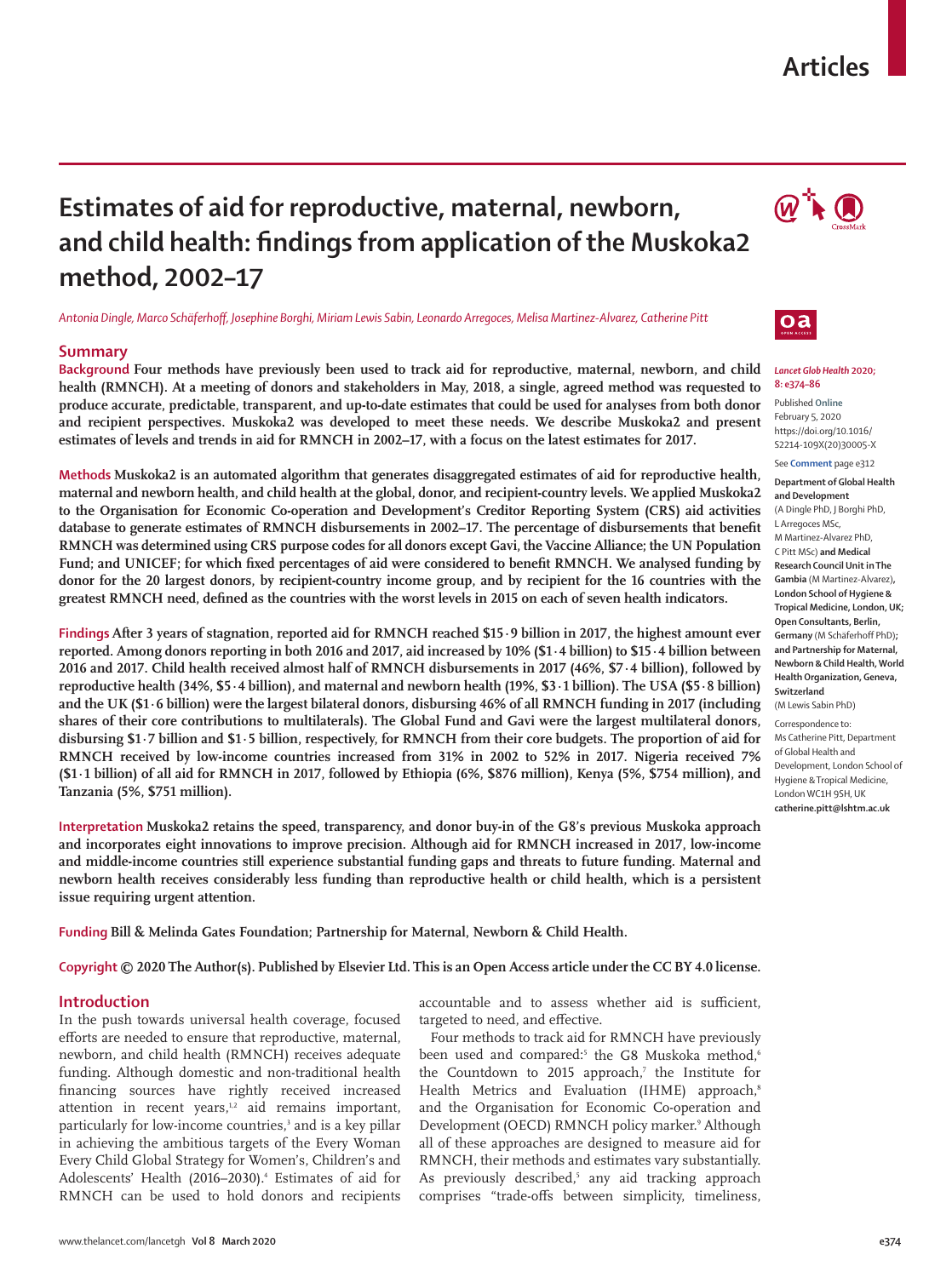#### **Research in context**

#### **Evidence before this study**

In 2018, Pitt and colleagues conducted an in-depth comparison of the methods and findings of four existing approaches to track aid for reproductive, maternal, newborn, and child health (RMNCH). Important differences were found in the estimates and trends produced, particularly for individual donors and recipient countries. The Countdown to 2015 and G8 Muskoka (Muskoka1) approaches produced the largest and most similar estimates. The Countdown approach produced granular estimates, but it was time-consuming, lacked transparency, and has been discontinued. Muskoka1 has previously been widely used by donors and other stakeholders as an accountability tool, but its use has decreased in recent years and it was not designed for granular analyses. The Institute for Health Metrics and Evaluation produces annual reports of health sector aid, which include estimates of aid targeted towards RMNCH, exclusive of aid targeted towards HIV/AIDS, malaria, the humanitarian sector, and other areas. The Organisation for Economic Co-operation and Development introduced an RMNCH policy marker to its reporting system in 2014, which allows donors to indicate the proportion of the value of each disbursement that supports RMNCH; however, data are largely only available from 2013 onwards and many donors do not use the policy marker consistently, which restricts the usefulness of

precision, accuracy, efficiency, flexibility, replicability, and the incentives created", and the most appropriate analytical choices depend on the objectives.

In May, 2018, the Partnership for Maternal, Newborn & Child Health and the Countdown to 2030 convened donors and other stakeholders, who requested a single, agreed method that produces timely, accurate, predictable, and transparent estimates to permit analyses from both donor and recipient-country perspectives.<sup>10</sup> The donors and stakeholders also requested that the new method should allow donors to track their own progress against commitments and should help recipient countries and stakeholders to understand and assess aid.10 A Technical Working Group for Tracking Financing for Sexual, Reproductive, Maternal, Newborn, Child and Adolescent Health was established to improve aid tracking for RMNCH by building on the strengths of existing approaches<sup>5</sup> in ways that would meet stakeholders' needs (appendix p 2). From this Working Group emerged the new Muskoka2 method, which estimates the monetary value of aid for the reproductive and sexual health of non-pregnant women, and the health of pregnant and post-partum women and of children younger than 5 years.

We aim to describe the consultation process through which Muskoka2 was developed, explain the new method and how it innovates beyond the original Muskoka approach (henceforth referred to as Muskoka1), and present estimates of levels and trends in aid for RMNCH its findings. Several other initiatives exist to track narrower components of RMNCH and related health areas.

#### **Added value of this study**

We present Muskoka2, a new method for estimating the value of aid for RMNCH. Muskoka2 is a joint initiative of the Countdown to 2030 and the Partnership for Maternal, Newborn & Child Health and reflects an extensive stakeholder consultation process. It draws on the strengths of the previous Countdown to 2015 and Muskoka1 tracking approaches, which Muskoka2 is intended to supersede. We apply the Muskoka2 method to publicly available disbursement data to generate new estimates of aid for RMNCH from 2002 to 2017. Our analysis provides an important basis for holding donors accountable for their commitments and for assessing whether aid is sufficient, equitable, and effective.

#### **Implications of all the available evidence**

The Muskoka2 method for tracking aid for RMNCH retains the advantages of Muskoka1, and incorporates eight innovations to improve precision. Our findings indicate an increase in aid for RMNCH in 2017 relative to all previous years, increased prioritisation of low-income countries, and many new donors publicly reporting their aid; however, the ongoing neglect of maternal and newborn health requires urgent attention.

from 2002 to 2017, with a focus on the latest estimates for 2017.

## **Methods**

## **Development of Muskoka2**

Muskoka1 was developed by the G8 Health Working Group in advance of the G8 Summit in Muskoka, Canada, in 2010. It was widely used by G8 countries $6,11$ and other stakeholders—including in annual Partnership for Maternal, Newborn & Child Health reports<sup>12</sup>—to track whether donors had fulfilled their commitments to RMNCH; however, its use has decreased in recent years and it was not designed to produce global or recipientspecific estimates.<sup>5,13</sup>

The Technical Working Group for Tracking Financing for Sexual, Reproductive, Maternal, Newborn, Child and Adolescent Health developed Muskoka2 through an iterative consultation process with representatives of bilateral donors (ie, governments that provide aid to recipient countries); multilateral institutions (ie, international organisations, the members of which include multiple governments), including WHO and the OECD; and academia and civil society. Three meetings were held in 2018, during which participants reviewed and finalised the choice of assumptions, data sources, and approaches underpinning Muskoka2.

The Muskoka2 method was designed to retain the speed, simplicity, transparency, and stakeholder buy-in of Muskoka1, while incorporating eight innovations to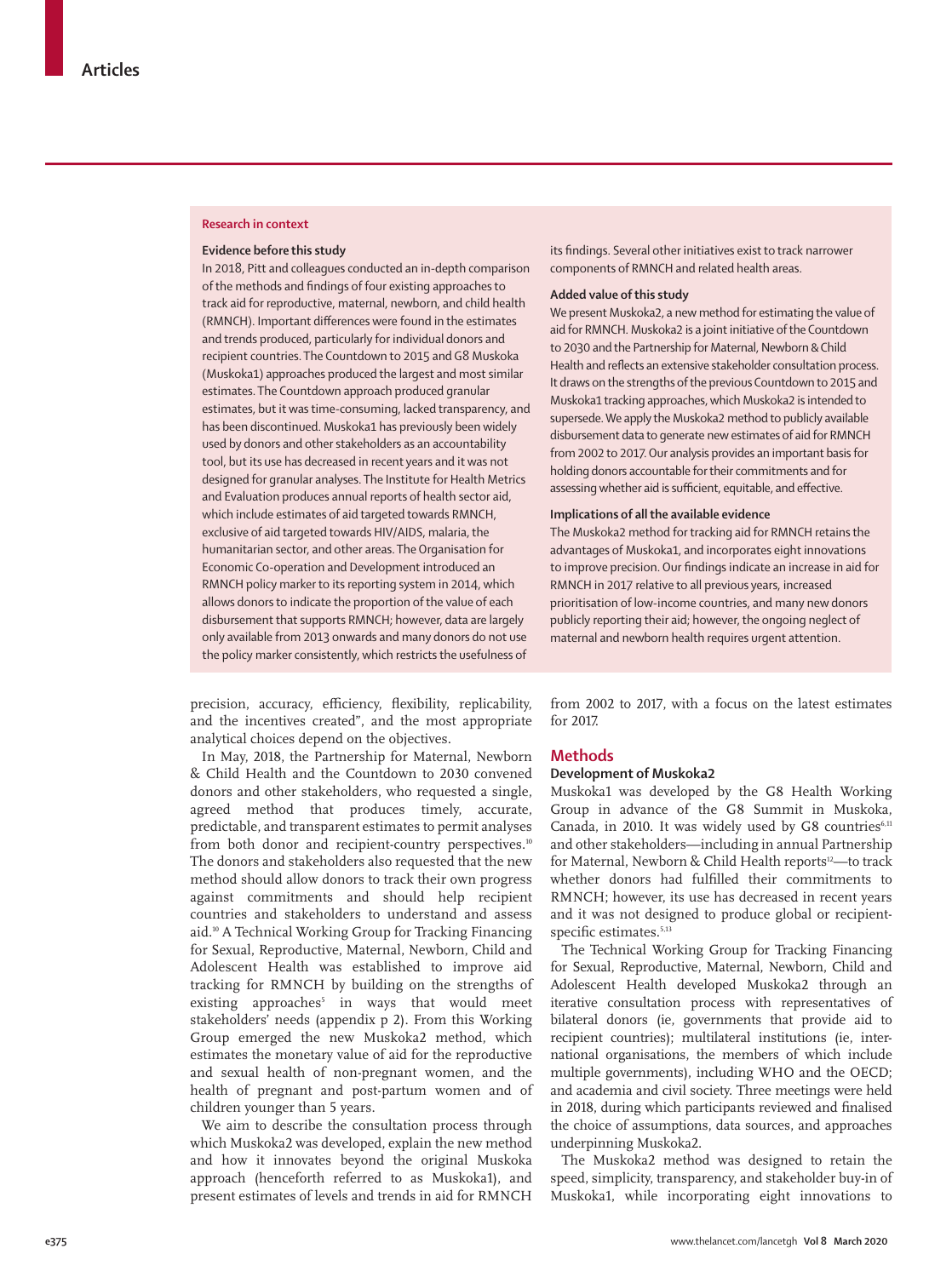|                                                                                   | Muskoka1                                                                                                                              | Muskoka2                                                                                                                                                                                                                                                                                      |  |  |  |  |  |
|-----------------------------------------------------------------------------------|---------------------------------------------------------------------------------------------------------------------------------------|-----------------------------------------------------------------------------------------------------------------------------------------------------------------------------------------------------------------------------------------------------------------------------------------------|--|--|--|--|--|
| Recipient-specific and year-specific<br>imputed percentages                       | Not used; the same imputed percentages are applied to aid<br>in all years and for all recipient countries                             | Percentage of funding for HIV/AIDS, malaria, tuberculosis, and general budget support<br>that is counted towards RMNCH estimates varies by year and recipient country                                                                                                                         |  |  |  |  |  |
| Disaggregation of estimates by<br>beneficiary group                               | Only aid for RMNCH estimated                                                                                                          | Aid for RMNCH disaggregated into aid for reproductive health, maternal and newborn<br>health, and child health, which permits estimates of aid for reproductive health per<br>woman of reproductive age, aid for maternal and newborn health per birth, and aid for<br>child health per child |  |  |  |  |  |
| Regional and unspecified recipients                                               | Not included in aid estimates for recipient countries                                                                                 | Recipient countries are assumed to receive funding for regional and unspecified<br>recipients in proportion to their receipt of country-specific funding                                                                                                                                      |  |  |  |  |  |
| Humanitarian funding                                                              | Excluded                                                                                                                              | Relevant share included                                                                                                                                                                                                                                                                       |  |  |  |  |  |
| Private flows                                                                     | Excluded                                                                                                                              | Included if reported                                                                                                                                                                                                                                                                          |  |  |  |  |  |
| Treatment of disbursements from<br>multilateral institutions                      | Not originally included; later, purpose-code-based<br>percentages were applied to disbursements from all<br>multilateral institutions | Revised institution-specific percentages applied to all funding from three institutions<br>with RMNCH-specific mandates (Gavi, the Vaccine Alliance, UN Population Fund, and<br>UNICEF) and purpose-code-based percentages applied to disbursements from all other<br>institutions            |  |  |  |  |  |
| Crediting bilateral donors for core<br>contributions to multilateral institutions | Fixed percentage of core contributions to ten multilaterals<br>included in estimates of aid from each bilateral donor                 | Percentage of core contributions to all multilaterals included in estimates of aid from<br>each bilateral donor, on the basis of each multilateral's annual disbursements                                                                                                                     |  |  |  |  |  |
| Communication of uncertainty                                                      | None                                                                                                                                  | Simple, wide bounds, and disaggregated reporting                                                                                                                                                                                                                                              |  |  |  |  |  |
| RMNCH=reproductive, maternal, newborn, and child health.                          |                                                                                                                                       |                                                                                                                                                                                                                                                                                               |  |  |  |  |  |
| Table: Comparison of Muskoka1 and Muskoka2                                        |                                                                                                                                       |                                                                                                                                                                                                                                                                                               |  |  |  |  |  |

improve accuracy and permit more granular, recipientspecific analyses, which largely draw on the previous Countdown approach (table; appendix pp 2–6).<sup>7</sup> The Muskoka2 method was presented at the formal meeting of the OECD Development Assistance Committee in November, 2018, and received support.<sup>13</sup>

## **Muskoka2 method and data sources**

Muskoka2 estimates the monetary value of funding that directly influences RMNCH outcomes, rather than only funding earmarked for RMNCH. Muskoka2 therefore includes shares of funding targeted at specific diseases, such as HIV<sup>14,15</sup> and malaria,<sup>15,16</sup> and at health system strengthening<sup>17</sup> and the water and sanitation sector.<sup>18,19</sup> In addition, shares of funding for the humanitarian sector are included because humanitarian activities encompass health and water and sanitation interventions, including some directed specifically at RMNCH.<sup>5</sup> Exclusion of humanitarian aid has also been shown to bias aid estimates for crisis-affected recipient countries.<sup>5</sup> Muskoka2 consists of a transparent, automated algorithm applied to aid data reported to the OECD's Creditor Reporting System (CRS) [aid activities database,](https://stats.oecd.org/Index.aspx?DataSetCode=CRS1) which can generate estimates globally, by year, by recipient country, and by donor. The CRS avoids double-counting aid flows from bilateral donors to and through multilateral institutions by considering multilaterals as the donor of disbursements from their core budgets and bilaterals as the donor of disbursements over which they retain control of the purpose and recipient country.<sup>20</sup>

Muskoka2 uses six of 87 variables in the CRS: donor, year, disbursement amount, flow type, recipient, and purpose code. The purpose code identifies the sector and more specific objective of the funded activities, but it cannot provide a clear picture of RMNCH funding alone (figure 1).<sup>21</sup> The flow type variable was used to define aid to include official development assistance (ODA) grants and loans and private development finance, and to exclude equity investments and other See **Online** for appendix official flows. An aid recipient can be one of 138 specific recipient countries, one of 16 geographical regions, or unspecified (which often refers to institutional support to international non-governmental organisations or initiatives). We analyse disbursements, which reflect the "actual international transfer of financial resources, or of goods or services".22

The number of donors reporting any disbursement data increased from 33 in 2002 to 114 in 2017, indicating a substantial number of missing donor-years of disbursement data (appendix pp 7–12). However, for the aid activities reported and relevant to the analysis, the donor, year, recipient, flow type, and purpose code fields do not contain missing data and blank disbursement values are assumed to reflect a true absence of disbursement (eg, commitment reporting).

Additional data sources were used in Muskoka2 to inform the proportion of aid to count towards RMNCH estimates. These sources included data on disease burden,23,24 demography,23,24 and government health expenditure,<sup>25</sup> as well as the Countdown ODA+ dataset (2003-13).<sup>7</sup> The latter was developed through largely manual coding of an earlier (January, 2017) version of the CRS according to an RMNCH activity framework. This coding used the same data as Muskoka2, as well as additional information in the project title and short and long description fields in the CRS, to generate estimates of aid for reproductive health, maternal and newborn health, and child health.7 To understand individual donors' contributions to RMNCH for Muskoka2, the OECD data table, Members' total use of the multilateral system (accessible from the CRS database webpage), was also used.

For the **CRS database** see [https://stats.oecd.org/Index.](https://stats.oecd.org/Index.aspx?DataSetCode=CRS1) [aspx?DataSetCode=CRS1](https://stats.oecd.org/Index.aspx?DataSetCode=CRS1)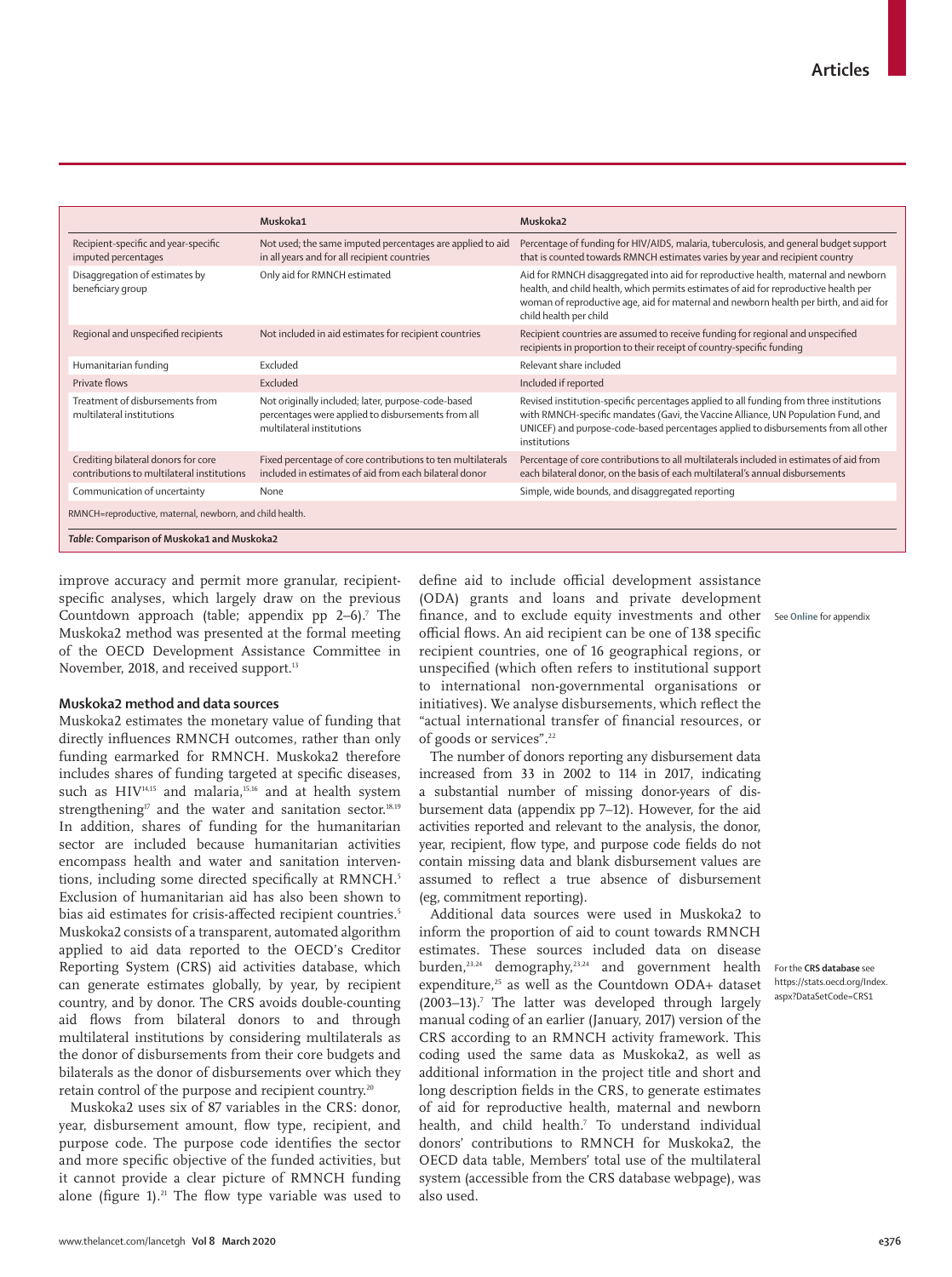|                                                                      | Institution                                                                                                       | RMNCH (%) | <b>RH(%)</b>  | <b>MNH (%)</b> | CH (%)  |
|----------------------------------------------------------------------|-------------------------------------------------------------------------------------------------------------------|-----------|---------------|----------------|---------|
| Does the<br>Yes<br>donor have an                                     | Gavi, the Vaccine Alliance                                                                                        | 91.0%     | 0.1%          | 1.9%           | 89.0%   |
| RMNCH-specific                                                       | <b>UNFPA</b>                                                                                                      | 49.0%     | 11.8%         | 37.1%          | 0.1%    |
| mandate?                                                             | <b>UNICEF</b>                                                                                                     | 15.0%     | 0.9%          | 3.3%           | 10.8%   |
| No                                                                   |                                                                                                                   |           |               |                |         |
|                                                                      | Purpose-code-based percentage applied to disbursements from all other bilateral, multilateral, and private donors |           |               |                |         |
| Purpose code                                                         |                                                                                                                   | RMNCH (%) | <b>RH (%)</b> | $MNH$ $(\%)$   | CH (%)  |
| Health and population sectors (120/130)                              |                                                                                                                   |           |               |                |         |
| Basic nutrition (12240)                                              |                                                                                                                   | 100.0%    | 0.5%          | 37.9%          | 61.6%   |
| Reproductive health care (13020)                                     |                                                                                                                   | 100.0%    | 15.8%         | 58.9%          | 25.3%   |
| Family planning (13030)                                              |                                                                                                                   | 100.0%    | 97.3%         | 2.0%           | 0.7%    |
| Personnel development for population and reproductive health (13081) |                                                                                                                   | 100.0%    | 14.5%         | 70.1%          | 15.4%   |
| Health policy and administrative management (12110)                  |                                                                                                                   | 40.0%     | 1.9%          | 13.5%          | 24.6%   |
| Medical education/training (12181)                                   |                                                                                                                   | 40.0%     | 1.0%          | 15.1%          | 23.9%   |
| Medical services (12191)                                             |                                                                                                                   | 40.0%     | 1.8%          | 15.7%          | 22.5%   |
| Basic health care (12220)                                            |                                                                                                                   | 40.0%     | 0.6%          | 9.4%           | 30.0%   |
| Basic health infrastructure (12230)                                  |                                                                                                                   | 40.0%     | 0.7%          | 12.9%          | 26.4%   |
| Infectious disease control (12250)                                   |                                                                                                                   | 40.0%     | 0.5%          | 1.5%           | 38.0%   |
| Health education (12261)                                             |                                                                                                                   | 40.0%     | 6.2%          | 11.0%          | 22.8%   |
| Health personnel development (12281)                                 |                                                                                                                   | 40.0%     | 0.6%          | 16.4%          | 23.0%   |
| Population policy and administrative management (13010)              |                                                                                                                   | 40.0%     | 23.4%         | 12.0%          | 4.6%    |
| Malaria (12262)                                                      |                                                                                                                   | Varies*   | 0.0%          | 15.0%          | Varies* |
| Controlling STDs including HIV/AIDS (13040)                          |                                                                                                                   | Varies*   | Varies*       | 0.0%           | Varies* |
| Tuberculosis (12263)                                                 |                                                                                                                   | Varies*   | 0.0%          | 0.0%           | Varies* |
| Medical research (12182)                                             |                                                                                                                   | 0.0%      | 0.0%          | 0.0%           | 0.0%    |
| Water and sanitation sector (140)                                    |                                                                                                                   |           |               |                |         |
| Basic drinking water supply and basic sanitation (14030)             |                                                                                                                   | 15.0%     | 0.0%          | 0.0%           | 15.0%   |
| Basic drinking water supply (14031)                                  |                                                                                                                   | 15.0%     | 0.0%          | 0.0%           | 15.0%   |
| Basic sanitation (14032)                                             |                                                                                                                   | 15.0%     | 0.0%          | 0.0%           | 15.0%   |
| All other purpose codes in sector 140                                |                                                                                                                   | 0.0%      | 0.0%          | 0.0%           | 0.0%    |
| Humanitarian sector (720, 730, 740)                                  |                                                                                                                   |           |               |                |         |
| Material relief assistance and services (72010)                      |                                                                                                                   | 4.4%      | 0.1%          | 0.9%           | 3.4%    |
| Relief co-ordination; protection and support services (72050)        |                                                                                                                   | 2.1%      | 0.1%          | 0.5%           | 1.5%    |
| Emergency food aid (72040)                                           |                                                                                                                   | 1.9%      | 0.0%          | 0.6%           | 1.3%    |
| Disaster prevention and preparedness (74010)                         |                                                                                                                   | 1.5%      | 0.0%          | 0.4%           | 1.1%    |
| Reconstruction relief and rehabilitation (73010)                     |                                                                                                                   | 1.4%      | 0.0%          | 0.4%           | 1.0%    |
| Other sectors                                                        |                                                                                                                   |           |               |                |         |
| General budget support (51010)                                       |                                                                                                                   | Varies*   | Varies*       | 0.0%           | Varies* |
| All other purpose codes                                              |                                                                                                                   | 0.0%      | 0.0%          | 0.0%           | 0.0%    |
|                                                                      |                                                                                                                   |           |               |                |         |
|                                                                      | Percentage applied to value to produce RMNCH, RH, MNH, and CH estimates for each disbursement                     |           |               |                |         |

#### *Figure 1:* **Flow diagram of the Muskoka2 method**

CH=child health. CRS=Creditor Reporting System. MNH=maternal and newborn health. OECD=Organisation for Economic Co-operation and Development. RH=reproductive health. RMNCH=reproductive, maternal, newborn, and child health. STD=sexually transmitted disease. UNFPA=UN Population Fund. \*The proportion of funding in the malaria, HIV, tuberculosis, and general budget support purpose codes that is considered to support RMNCH varies by recipient country and year on the basis of publicly available data on either disease burden or government expenditure on health.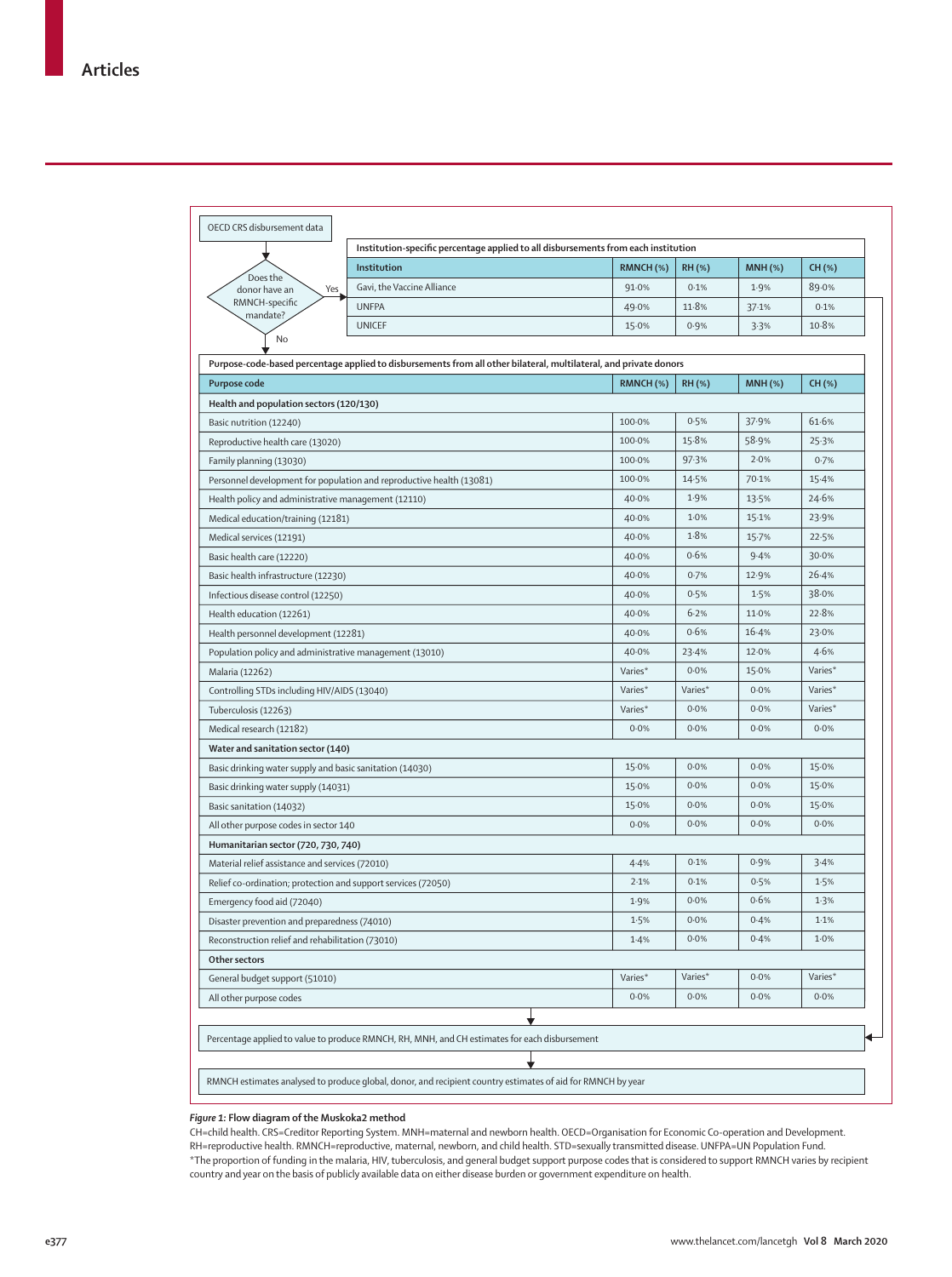## **Generating Muskoka2 estimates**

Like Muksoka1, Muskoka2 generates estimates of aid for RMNCH by counting a percentage (0–100%) of the value of each disbursement in the CRS that benefits RMNCH (figure 1). With the exception of three donors (detailed later), the percentage applied is determined by the CRS purpose code (figure 1). Aid categorised in 25 of the 223 purpose codes is considered to benefit RMNCH and assigned a non-zero percentage. The percentages counted towards RMNCH are the same as for Muskoka1 for 16 of these 25 purpose codes.

For four of the 25 purpose codes—malaria, HIV/AIDS, tuberculosis, and general budget support—the percentages follow the same logic as those used in Muskoka1, but they are allowed to vary based on data on the disease burden,<sup>23,24</sup> demography,<sup>23,24</sup> and government health expenditure<sup>25</sup> in each recipient country and year (figure 1). This method is consistent with the Countdown approach and accounts for the large variations in how much funding for each of these four areas benefits RMNCH across recipient countries and years. For example, in some countries, the malaria burden is borne almost exclusively by children and pregnant women, with the majority of malaria funding directly benefiting RMNCH. Given the substantial contribution of HIV and malaria funding to RMNCH, there is particular value in gaining additional precision in estimates.

Muskoka2 also includes a percentage of aid in all five humanitarian sector purpose codes, none of which had been included in Muskoka1. Percentages were based on the proportion of disbursements in that purpose code that benefited RMNCH in the Countdown dataset  $(2003-13)$ .<sup>7</sup> For example, 4 $\cdot$ 4% of aid for material relief assistance and services (purpose code 72010) over the period 2003–13 was counted towards RMNCH, and Muskoka2 applies this same percentage to disbursements in this purpose code (figure 1).

For Gavi, the Vaccine Alliance, the UN Population Fund (UNFPA), and UNICEF, the Working Group suggested the percentages based on purpose codes would underestimate their contributions to RMNCH. Fixed percentages of aid from Gavi (91%), UNFPA (49%), and UNICEF (15%) were therefore considered to benefit RMNCH (figure 1), reflecting the share of their disbursements benefiting RMNCH in the Countdown dataset.

In addition to generating estimates of aid for RMNCH, Muskoka2 also provides a breakdown of aid for reproductive health (defined as the reproductive and sexual health of non-pregnant women), maternal and newborn health (defined as the health of pregnant and post-partum women and babies younger than 1 month), and child health (defined as the health of children aged 1 month to 5 years; figure 1). For malaria, HIV, tuberculosis, and general budget support funding, our approach to generating RMNCH percentages already reflected these separate population groups because they were based on demographic and age-specific disease burden data. To disaggregate other RMNCH funding, we analysed the Countdown dataset<sup>7</sup> to determine the proportion of aid for RMNCH that the Countdown approach estimated would benefit reproductive health, maternal and newborn health, and child health within each purpose code and for each of the three institutions with RMNCH-specific mandates.

To obtain a complete picture of aid from bilateral (government) donors, both the aid they provide to recipient countries and the core contributions they make to multilateral organisations must be considered. Muskoka2 uses estimates of core contributions to each multilateral from the OECD data table, Members' total use of the multilateral system. Muskoka2 calculates the proportion of core contributions to each multilateral that benefits RMNCH as the proportion of all disbursements from the relevant multilateral that is estimated to benefit RMNCH each year. For example, because 40% of the value of disbursements from the Global Fund in 2017 were considered to support RMNCH, 40% of each bilateral donor's core contributions to the Global Fund in 2017 were counted towards that bilateral donor's RMNCH contribution. We only apply this approach in comparing individual donors' RMNCH disbursements; estimates of global aid and aid for individual recipient countries are based exclusively on the CRS and therefore avoid doublecounting of multilateral aid.

To generate and compare estimates of aid for RMNCH to individual recipient countries, Muskoka2 includes a share of funding for regional and unspecified recipients. Muskoka2 uses the same approach as the Countdown to 2015; countries are assumed to receive regional and unspecified funds in the same proportion as countryspecific funding. For example, Nigeria received 11% of all country-specific RMNCH funding for sub-Saharan African countries in 2017, so Nigeria is also assumed to benefit from 11% of regional RMNCH funding for sub-Saharan Africa in 2017.

## **Estimates of aid for RMNCH**

The Muskoka2 method was used to produce global estimates of aid for RMNCH and disaggregated annual estimates of aid for reproductive health, maternal and newborn health, and child health at the global, donor, and recipient-country levels, as well as by purpose code and country income group for the years  $2002-17^{26}$ We applied Muskoka2 to disbursement data for 2002–17 in the December, 2018, version of the OECD CRS, which reflects reporting from 55 bilateral, 65 multilateral, and 28 private donors. We also analysed funding by donor for reproductive health, maternal and newborn health, and child health for the 20 largest donors. We examined aid for RMNCH by recipient for the 16 countries with the greatest health needs, defined as the six countries with the worst levels in 2015 on each of seven indicators: maternal mortality rate, number of maternal deaths,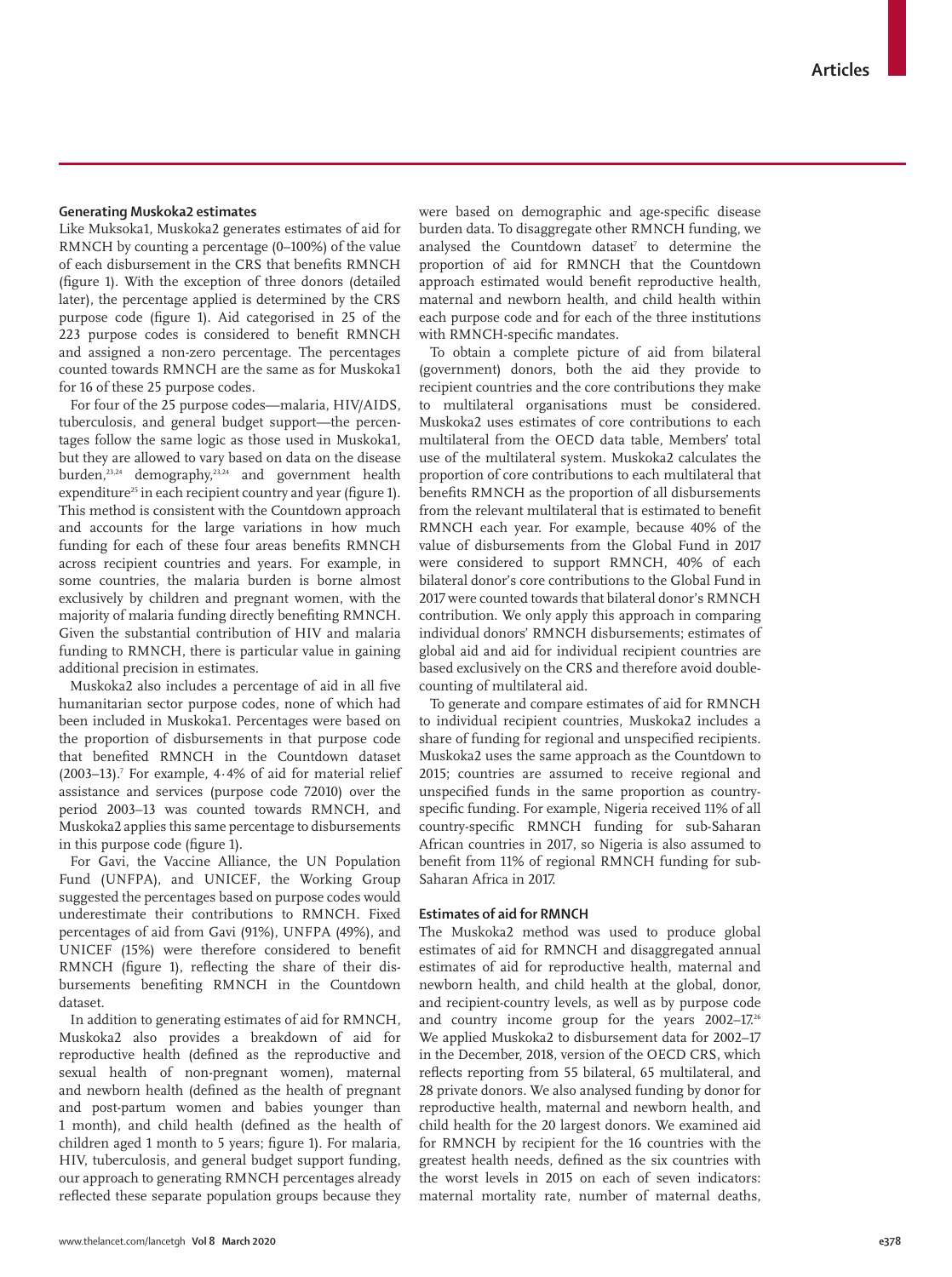neonatal mortality rate, number of neonatal deaths, mortality rate of children younger than 5 years, number of deaths of children younger than 5 years, and female life expectancy.<sup>27</sup> This definition of RMNCH need results in 16 rather than 42 countries because many of these 16 countries have some of the worst levels across multiple indicators. Estimates of aid per recipient are presented in aggregate and per relevant population: women of reproductive age, births, and children younger than 5 years.<sup>24</sup>

We describe aid estimates for 2017 and compare with estimates for 2016, 2012, and 2002. We restrict each comparison to aid from donors that reported a non-zero disbursement of any flow type in any sector for both years compared. This restriction avoids the reporting bias that could be introduced in comparing funding levels in years in which different donors reported their disbursements. For completeness, we also show all reported data.

Uncertainty is inherent in estimates of aid for RMNCH. We identified potential lower and extreme upper bound estimates to reflect uncertainty in the proportion of aid in each purpose code that benefits RMNCH. At the lower bound, we include 100% of aid in purpose codes that entirely support RMNCH, namely reproductive health, family planning, basic nutrition, and personnel development for population and reproductive health. At the extreme upper bound, all aid for the health, humanitarian aid, and water and sanitation sectors is included. We reflect uncertainty in methods for crediting donors for their core contributions to multilaterals by presenting these estimates separately from donors' direct disbursements to recipients. Similarly, in estimates for individual recipient countries, we distinguish between funding disbursed directly to each country, and regional and unspecified funding that we assume to benefit each country. To understand the impact on estimates of the changes introduced in Muskoka2, we applied the Muskoka1 methods<sup>6</sup> to the same data and compared the findings with our Muskoka2 estimates.

Data were summarised using Microsoft SQL Server Management Studio 2014 and analysed in Microsoft Excel 2019. Estimates are presented in constant 2016 US\$ using the Development Assistance Committee deflators, which account for variation in inflation in donors' currencies and exchange rates.

## **Role of the funding source**

The funder of the study had no role in study design, data collection, data analysis, data interpretation, or writing of the report. The corresponding author had full access to all of the data and the final responsibility for the decision to submit for publication.

#### **Results**

After 3 years of stagnation, reported aid for RMNCH reached \$15·9 billion (constant 2016 USD, figure 2A) in 2017, the highest amount ever reported, and comprised 8% of all-sector aid (appendix p 13). Among donors that reported for both 2016 and 2017, aid for RMNCH increased by \$1·4 billion (10%) to \$15·4 billion between 2016 and 2017 (figure 2B). At the lower bound, our estimate of aid in the four RMNCH-specific purpose codes increased by 9% over the same period to \$4·1 billion (appendix p 14). At the upper bound, health and population sector aid increased by 12% to \$26·5 billion, water and sanitation sector aid decreased by 5% to \$6·7 billion, and humanitarian sector aid increased by  $14\%$  to  $$28.2$  billion (appendix p 14). All-sector aid increased by 4% to \$189·9 billion; therefore, RMNCH comprised an increasing share of all-sector aid (appendix p 13).

Among donors that reported for both 2002 and 2017, aid for RMNCH tripled from 2002 to 2017 (figure 2D), as did aid to the health and population sector and the water and sanitation sector, whereas aid to the humanitarian sector increased by 4·5 times and all-sector aid doubled (appendix p 13). From 2002 to 2009, RMNCH funding from these donors increased at an average annual rate of 13%, compared with 3% from 2009 to 2016, before increasing by 8% in 2017 (figure 2D).

In 2017, child health received nearly half of all aid for RMNCH (46%, \$7·4 billion), followed by reproductive health (34%, \$5·4 billion), and maternal and newborn health (19%, \$3·1 billion). Among donors reporting for both 2002 and 2017, aid for child health decreased from 44% of all aid for RMNCH (\$1·4 billion) in 2002 to 37% (\$3·7 billion) in 2017; aid for reproductive health increased from  $32\%$  (\$1 $\cdot$ 0 billion) to 41% (\$4 $\cdot$ 1 billion); and maternal and newborn health decreased from 24% (\$762 million) to 22% (\$2 $\cdot$ 3 billion) in 2017 (appendix p 15).

In 2017, aid directed towards HIV/AIDS comprised the largest share of aid for RMNCH (24% of total; \$3·8 billion), followed by basic health care (12%; \$1·9 billion), reproductive health care (12%; \$1·8 billion), and infectious diseases (10%; \$1·6 billion). Among donors that reported for both 2016 and 2017, the \$1·5 billion increase in aid for RMNCH primarily reflected increases in aid directed towards HIV/AIDS (24% of the increase) and basic health care (21%; appendix p 17). In 2017, aid for reproductive health was comprised primarily of aid directed towards HIV/AIDS (69%) and family planning (19%); aid for maternal and newborn health was comprised largely of aid categorised in the reproductive health care purpose code (35%), basic nutrition (14%), malaria (11%), and health policy and administrative management (9%); and aid for child health was categorised as basic health care (23%), infectious diseases (20%), the humanitarian sector (10%), malaria (10%), and basic nutrition (9%; appendix p 18).

In 2017, 82% of aid for RMNCH was provided as ODA grants, 8% as ODA loans, and 10% as private development finance. From 2012 to 2017, the share of aid for RMNCH provided as ODA grants by donors reporting in both years decreased from 89% to 83%; private flows increased from 6% to 8%; and ODA loans increased from 4% to 8%. No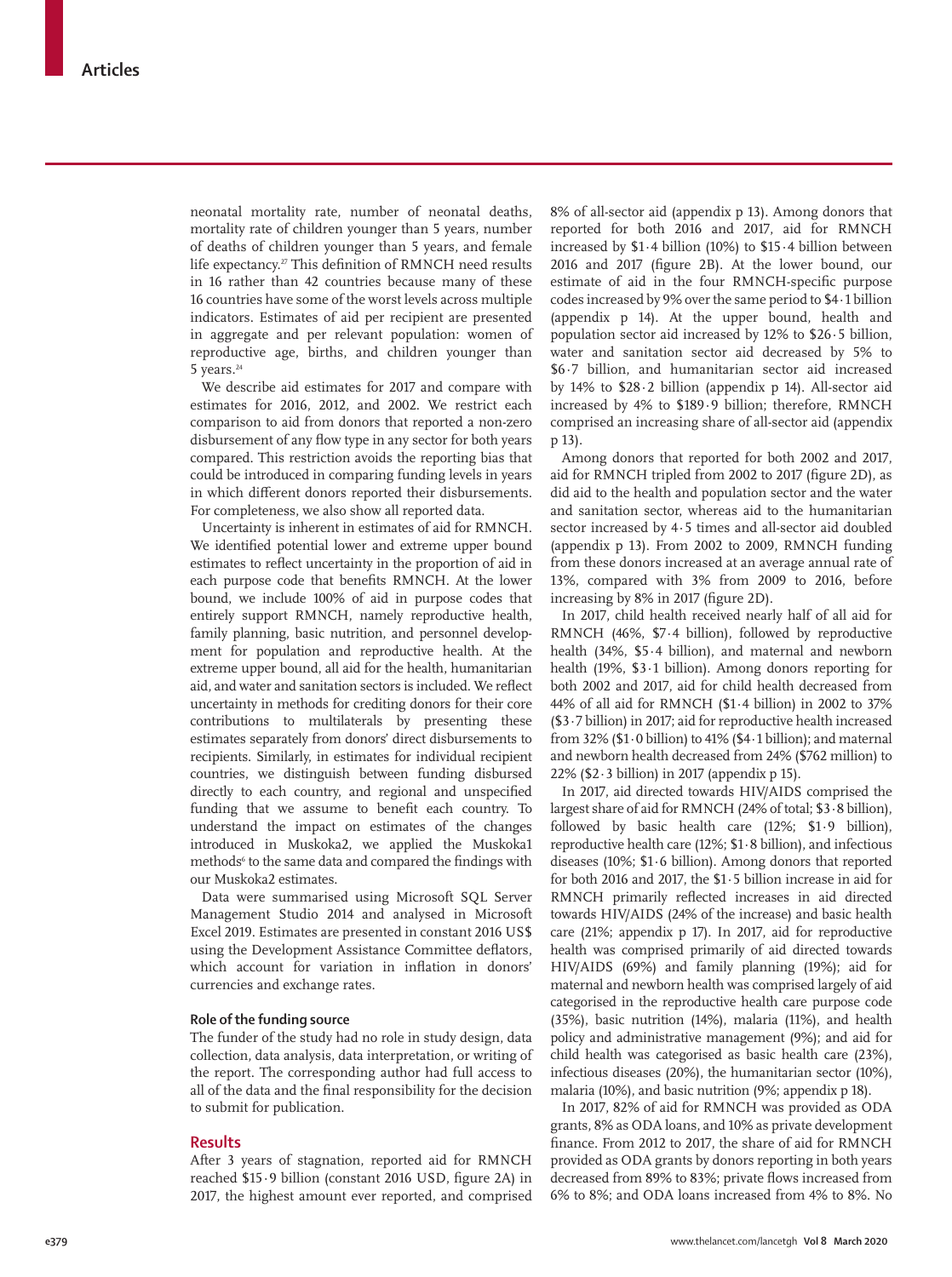

*Figure 2:* **Trends in aid for RMNCH by beneficiary group and type of aid flow, 2002–17**

Trends are presented for all reported data (A), and for data from donors reporting in 2016 and 2017 (B), 2012 and 2017 (C), and 2002 and 2017 (D). CH=child health. MNH=maternal and newborn health. ODA=official development assistance. RH=reproductive health. RMNCH=reproductive, maternal, newborn, and child health.

private donors reported their funding prior to 2009 and many private donors only reported their aid for 2017 (appendix p 12).

The largest bilateral and private donors in 2017 (including core contributions to multilaterals) were the USA (\$5·8 billion, 36% of all aid for RMNCH), the UK (\$1·6 billion, 10%), and the Bill & Melinda Gates Foundation ( $$1·3$  billion,  $8\%$ ; figure 3). Two emerging donors were among the 20 largest donors: Turkey disbursed \$359 million (2%) for RMNCH, 99% of which provided humanitarian aid to Syria, and the United Arab Emirates disbursed \$142 million (1%), half of which (\$72m) reflected shares of general budget support.

Bilateral donors supported the multilateral system to differing degrees. Whereas the USA provided 14% (\$806 million) of its aid for RMNCH in 2017 as core contributions to multilaterals, the UK provided 37% (\$601 million) and France provided 70% (\$261 million) in this manner. Multilaterals disbursed substantial sums from their core budgets, making them important donors in their own right; most notable were the Global Fund (\$1·7 billion, 10% of all aid for RMNCH) and Gavi (\$1·5 billion, 9%; figure 3).

To examine donor disbursements by beneficiary group, we excluded bilateral donors' core contributions. For reproductive health, the same few donors (with the exception of Gavi) provided the most aid, but the USA's role—largely driven by its HIV funding—was more dominant, accounting for 61% (\$3·3 billion) of all reproductive health disbursements in 2017. For maternal and newborn health, the USA was also the largest donor, but it provided a smaller share of aid than for reproductive health (21%, \$639 million), and was followed more closely by the UK (10%, \$321 million) and other donors. For child health, Gavi was the largest donor (20%, \$1·5 billion), followed by the USA (14%, \$1·0 billion), the Gates Foundation (10%, \$714 million), and the Global Fund (9%, \$684 million; figure 3)

Aid from the USA drove the rapid increase in aid for RMNCH from 2002 to 2009 and the relative stagnation until 2016 (figure 4). The substantial increase in aid from 2016 to 2017 reflected a collective effort, in which the top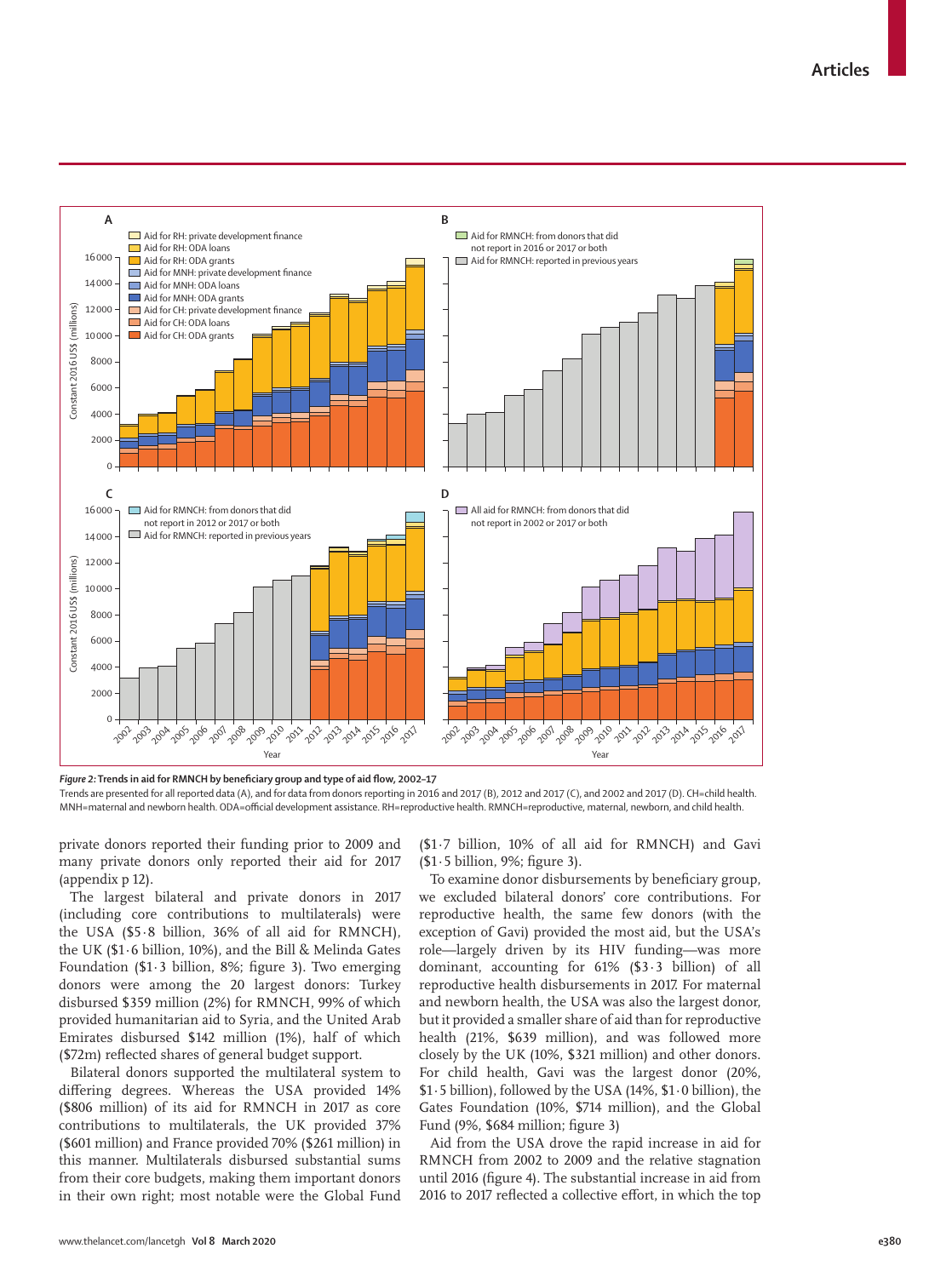

*Figure 3:* **20 largest donors of aid for reproductive, maternal, newborn, and child health in 2017** Bilateral donors' core contributions to multilaterals overlap with the funds shown as disbursements from multilaterals for reproductive health, maternal and newborn health, and child health.

ten RMNCH donors over the 2002–17 period all increased their aid. However, aid from France, Australia, UNFPA, WHO, and UNAIDS decreased in 2017, and aid from the UK and Gavi peaked in 2014 and 2015, respectively. WHO and the Gates Foundation did not report to the CRS on disbursements before 2009, and Gavi did not report before 2007.

Nigeria received the most aid for RMNCH in 2017, with 7% (\$1·1 billion) of the total aid for RMNCH, followed by Ethiopia (6%, \$876 million), Kenya (5%, \$754 million), Tanzania (5%, \$751 million), and Democratic Republic of the Congo (4%, \$623 million; appendix p 21). The 16 highest-need countries collectively received 38% of aid for RMNCH in 2002 and 37% in 2017 from donors reporting in both years. For most of these recipients, RMNCH funding increased substantially from 2002 to 2017 (figure 5). However, aid received by India decreased from \$497 million in 2002 to \$268 million in 2006, before peaking in 2011 at \$536 million and decreasing again to \$203 million in 2017. Aid for RMNCH received by China peaked in 2007 at \$119 million, decreased to a low of \$39 million in 2013, and increased again to \$86 million by 2017. Several of the 16 highest-need countries,

notably the Central African Republic, Chad, Lesotho, and Pakistan, experienced substantial volatility in aid for RMNCH over time. For example, Pakistan's aid for RMNCH increased by 69% from 2006 to 2007, decreased by 46% in 2008, increased by 43% in 2009, and later increased by 89% from 2014 to 2015 before decreasing by 25% in 2016.

The share of aid for RMNCH received by low-income countries increased steadily from 31% in 2002 to 52% in 2017. Low-income countries have received a larger proportion of the aid than lower-middle-income countries since 2012 (appendix p 16). Regional and unspecified recipients received 28% of aid for RMNCH in 2002 (\$897 million) and 27% in 2017 (\$4·3 billion; appendix p 17). Excluding this regional and unspecified funding, aid for reproductive health per woman of reproductive age varied across the 16 highest-need countries from \$53 per woman in Lesotho to  $$0.01$  per woman in China; aid for maternal and newborn health varied from \$31 per birth in South Sudan to \$0·20 per birth in China; and aid for child health varied from \$64 per child younger than 5 years in South Sudan to \$0·60 per child in China (figure 6).

Muskoka2 produced larger global estimates of aid for RMNCH than Muskoka1 for every year from 2003 to 2017 (appendix p 22). For 2017, the Muskoka2 global estimate (\$15·9 billion) was \$2·7 billion (20%) higher than that of Muskoka1 (\$13·2 billion). The inclusion of relevant shares of aid from private donors accounted for \$1·6 billion (10%) and from the humanitarian sector accounted for \$976 million (6%) of the Muskoka2 estimate for 2017; neither of these aid flows were included in Muskoka1 estimates (table). For 2017, Muskoka2 included 5% (\$173 million) more HIV/AIDS funding, 46% (\$828 million) less malaria funding, 70% (\$135 million) less tuberculosis funding, and 34% (\$79 million) less general budget support in RMNCH estimates than Muskoka1. The changes to the treatment of multilaterals with RMNCH-specific mandates led Muskoka2 to include 147% more GAVI funding (\$893 million), 17% more UNFPA funding (\$15 million), and 45% more UNICEF funding (\$70 million) in RMNCH disbursement estimates than Muskoka1. Muskoka2 estimates of aid for RMNCH (2002–17) were 4% (\$2 billion) higher for the USA, similar for the UK, and 22% (\$4 billion) lower for the Global Fund than Muskoka1. Over 2002–17, Muskoka2 estimates were 15% (\$958 million) higher for Nigeria, 11%

*Figure 4:* **Trends in aid for RMNCH for each of the 20 largest donors, 2002–17** Donors were ranked on the basis of cumulative RMNCH disbursements over the period. Data on core contributions to multilateral institutions are only available from 2011 onwards. Bilateral donors' core contributions to multilaterals overlap with the funds shown as disbursements from multilaterals for reproductive health, maternal and newborn health, and child health. Gavi, the Gates Foundation, and WHO did not report data for all years. RMNCH=reproductive, maternal, newborn, and child health.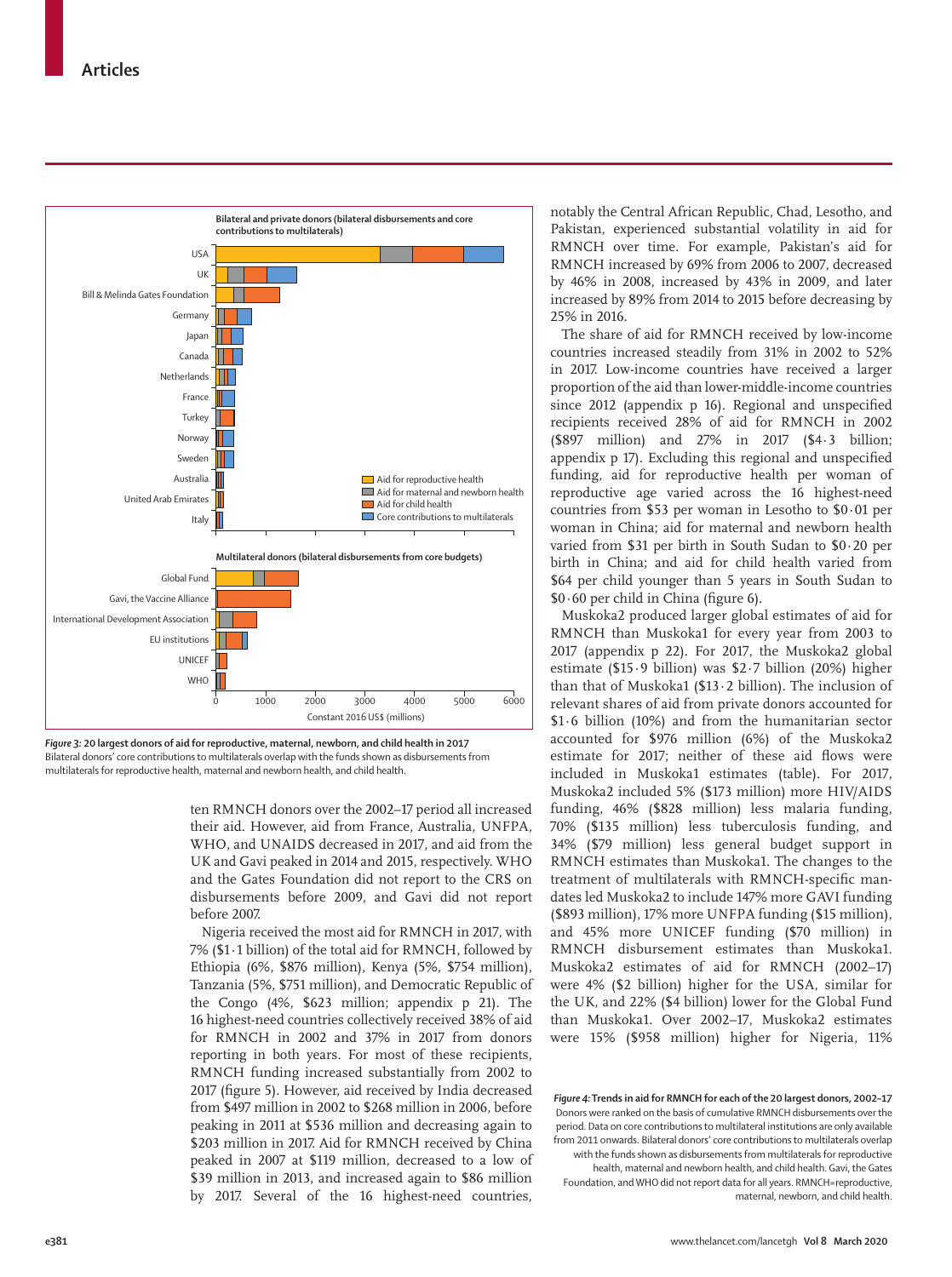

## www.thelancet.com/lancetgh **Vol 8 March 2020 e382**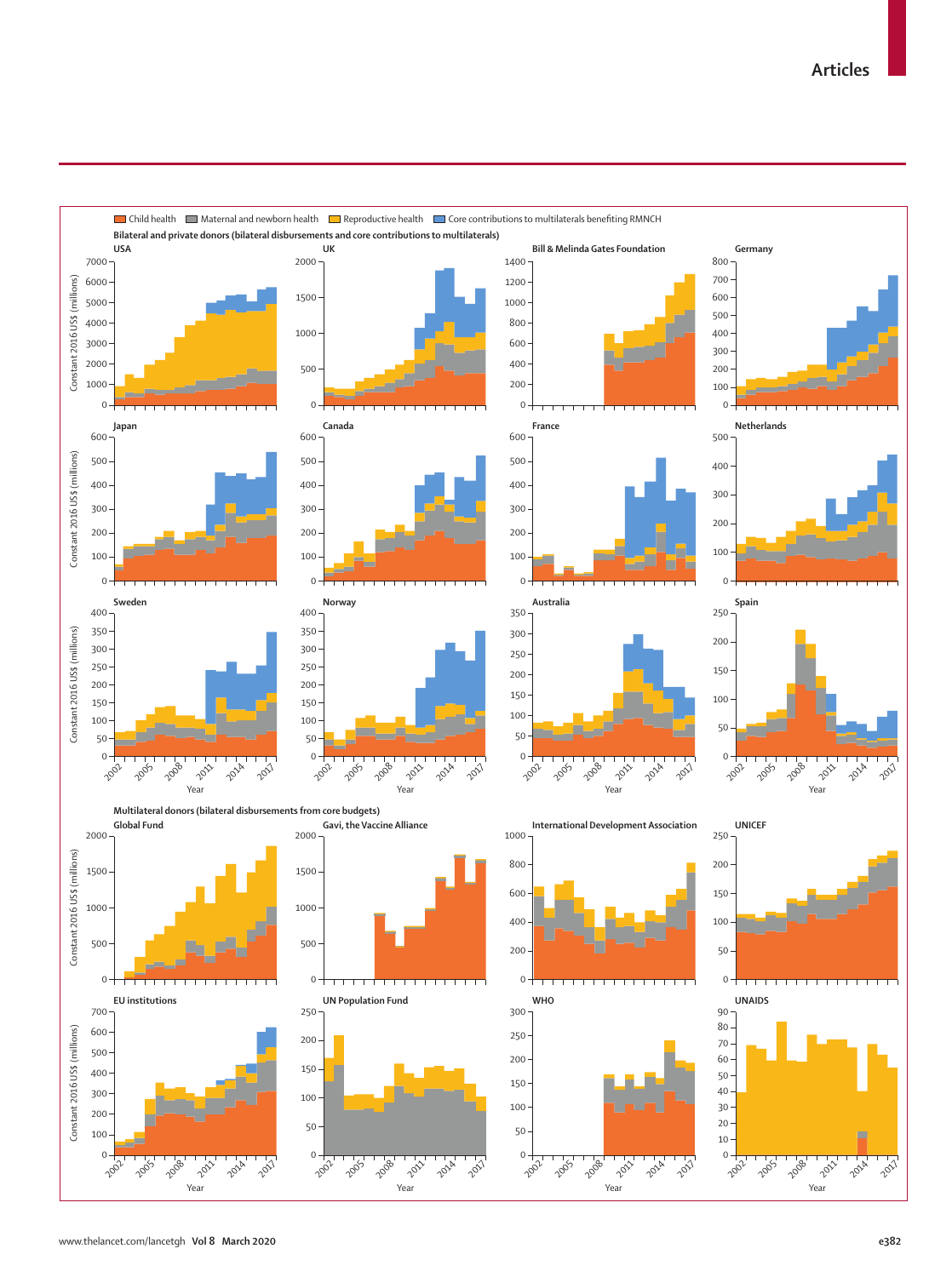

*Figure 5:* **Trends in aid for RMNCH for each of the 16 recipient countries with greatest RMNCH need, 2002–17**

Countries are ordered alphabetically. Data are restricted to donors that reported disbursements in both 2002 and 2017. RMNCH=reproductive, maternal, newborn, and child health.

(\$589 million) higher for Ethiopia, and 9% (\$425 million) higher for Kenya than Muskoka1 estimates (appendix pp 23–25).

## **Discussion**

Muskoka2 is a new method for tracking aid for RMNCH that retains the speed, simplicity, transparency, and stakeholder buy-in of the original Muskoka method, and incorporates eight innovations to improve precision.<sup>10</sup> Muskoka2 produces disaggregated estimates for reproductive health, maternal and newborn health, and child health and allows analysis at the individual donor and recipient-country level. The approach remains accessible for non-technical audiences and can quickly generate estimates through a Microsoft Excel template, which is publicly available and is being piloted with other users to develop user-friendly guidance. Muskoka2 harmonises efforts by the Countdown to 2030 and Partnership for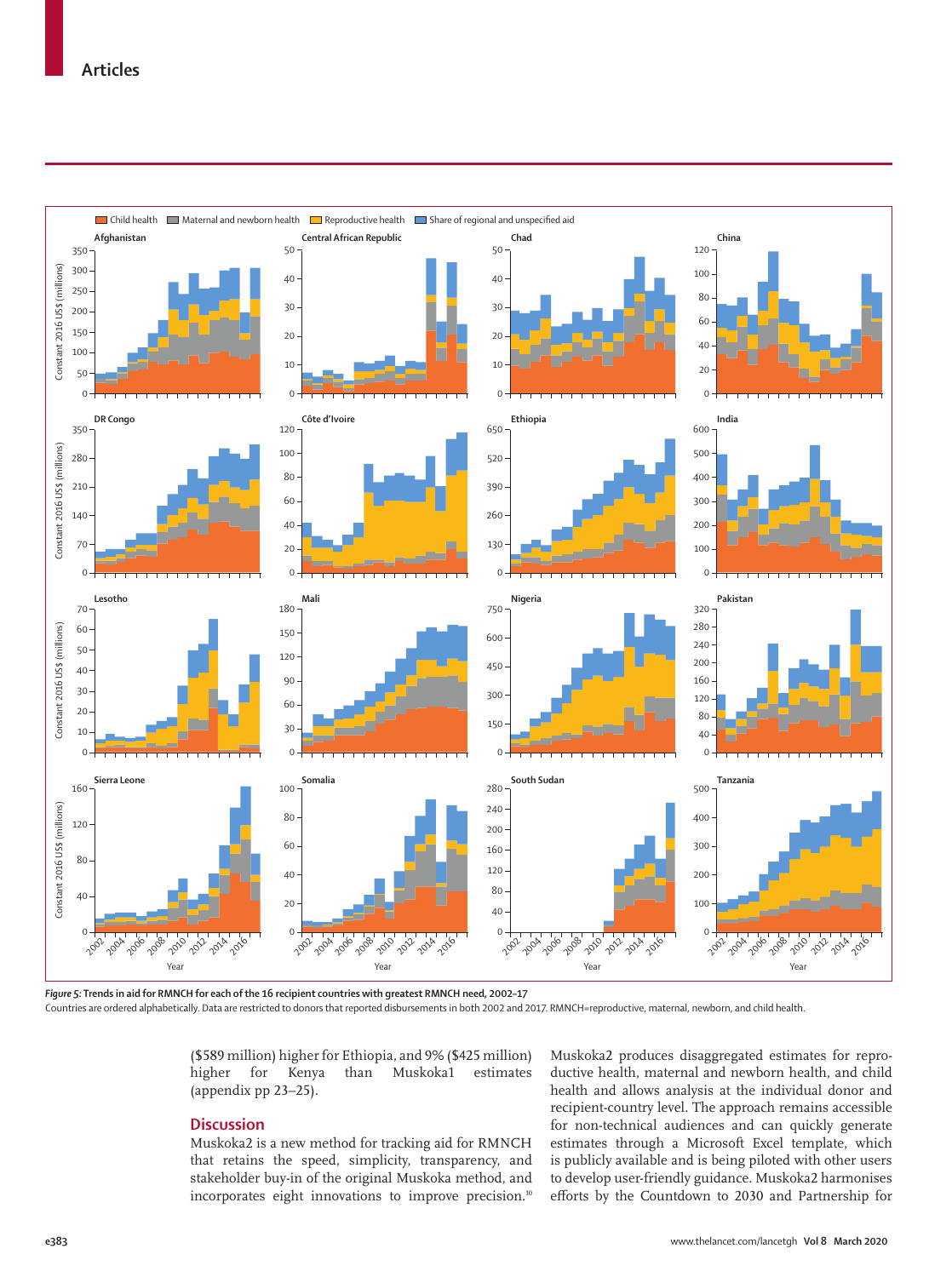

*Figure 6:* **Aid for reproductive health, maternal and newborn health, and child health by health need for 16 recipient countries with the greatest RMNCH need, 2017** RMNCH need is defined here as the six countries with the worst levels in 2015 on each of seven health metrics. Because many of the same countries have the worst indicators across the seven metrics, this definition results in a list of 16 rather than 42 countries. RMNCH=reproductive, maternal, newborn, and child health.

Maternal, Newborn & Child Health to track aid for RMNCH.10,13

Our estimate of a 10% increase in aid for RMNCH from 2016 to 2017 is encouraging, but the \$1·4 billion increase is small relative to the  $$33.3$  billion annual funding gap for achievement of the women's, children's, and adolescents' health targets in the Every Woman Every Child Global Strategy<sup>4</sup> and health-related Sustainable Development Goals.28 Low-income countries, including those in Africa, received an increasing share of aid for RMNCH from 2002 to 2017, whereas aid stagnated for India and China, where large numbers of women and children do not have effective access to health services. Aid for maternal and newborn health increased in absolute terms, but accounted for only 19% of all aid for RMNCH in 2017, which is less than half of that for child health. This disparity requires urgent attention because progress in reducing maternal and neonatal mortality has lagged behind progress in child mortality, and the number of newborn deaths is now nearly equal to the number of deaths in children aged 1 month to 5 years.<sup>29</sup>

RMNCH funding was highly concentrated among a small number of donors, notably the USA, Global Fund, Gavi, the UK, and the Gates Foundation. Because the Global Fund and Gavi channel money from external sources, notably the USA, the UK, and the Gates Foundation, aid for RMNCH is highly vulnerable to political changes in the USA and the UK that can affect foreign aid budgets. Given the important role of the USA's HIV/AIDS funding in improving RMNCH, evidence that this funding decreased substantially in 2018 is particularly concerning.<sup>30</sup> Private donors provided a small but growing share of RMNCH funding across the years in which they reported; however, the absence of reports from private donors in earlier years limits assessment of changes in funding levels over time.

Muskoka2 generated considerably higher estimates of aid for RMNCH over a longer period than the OECD's RMNCH policy marker. The policy marker relies on donors to report on an additional variable from 2013 onwards, and many donors do this inconsistently or not at all, leading to missing data.5,13 The Muskoka2 estimate of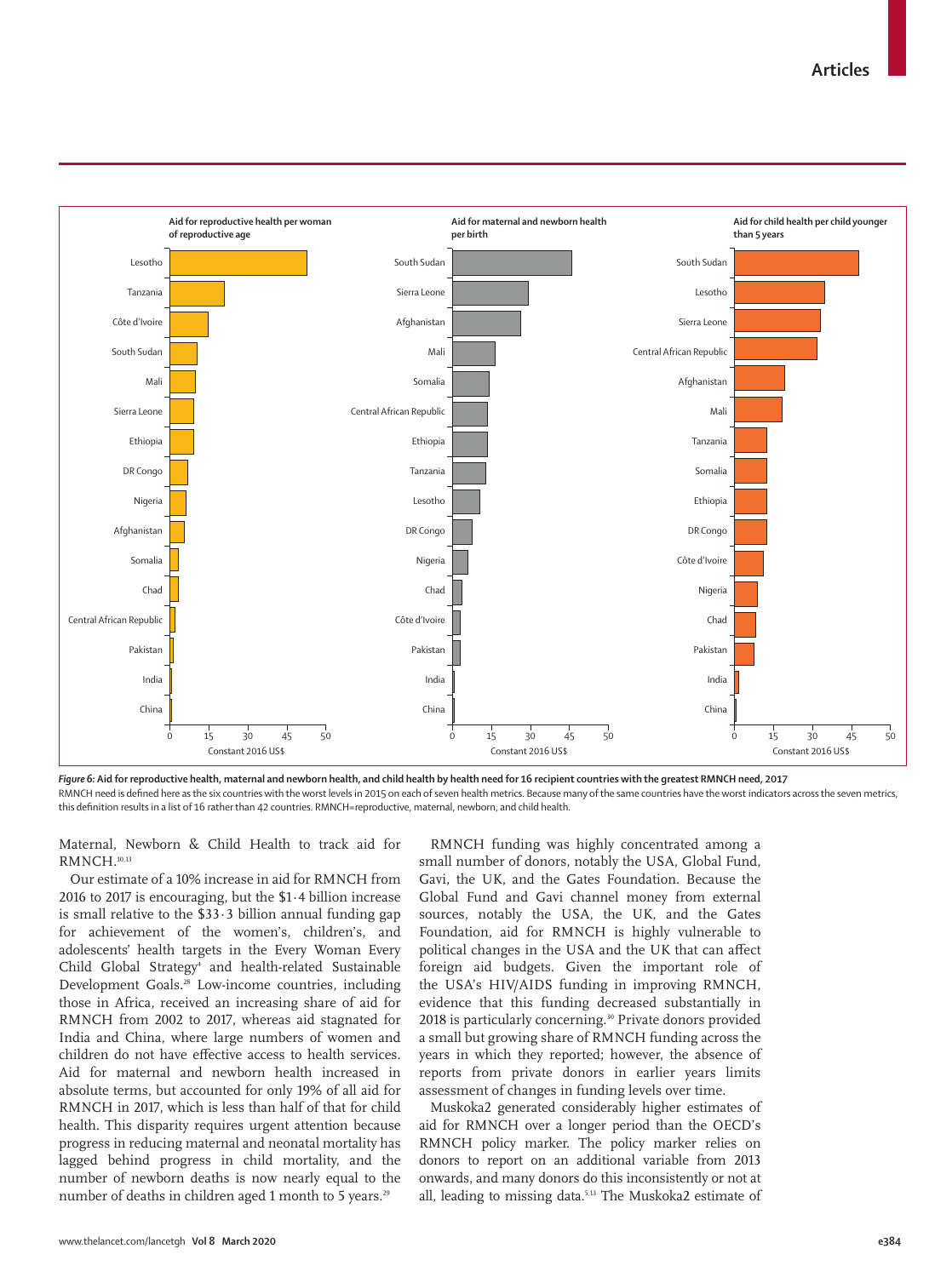\$15·4 billion in aid for RMNCH in 2017 was also substantially higher than the IHME estimate of \$12.5 billion (constant 2018 USD).<sup>8</sup> Whereas Muskoka2 aims to estimate the value of aid benefiting RMNCH, IHME aims to estimate the value of aid directly targeting RMNCH. IHME therefore only includes a share of aid directed towards HIV, malaria, or other diseases in its RMNCH estimates if the project descriptions include RMNCH-specific key terms. IHME excludes all funding for the humanitarian and water and sanitation sectors, and also incorporates additional data sources and imputations in its estimates.<sup>5,31</sup> The conceptualisation of RMNCH inherent within Muskoka2 mirrors the Every Woman Every Child Global Strategy<sup>4</sup> and reflects the interconnectedness of many health priorities. Such an approach might encourage donors to deploy their resources to achieve multiple priorities simultaneously, such as focusing funds earmarked for HIV on pregnant women and children at risk, or using funds for strengthening of health systems to improve emergency obstetric referrals and birth registration. A siloed approach, limited to specific activities within a given sector, places RMNCH in competition for funding with diseases, health-system strengthening, and other activities, rather than encouraging identification of the links between them.

Our analysis has several limitations. We do not analyse domestic financing, which is crucially important in addressing the financing gap for RMNCH, especially in growing economies with greater resources. The development of Muskoka2 benefited from an extensive stakeholder consultation process; however, different participants could have led to different methodological choices. For example, aid to the education sector was not included, even though women's education is associated with lower child mortality, $32,33$  because the relationship was considered to be less direct than that of the included sectors. Muskoka2 generates reasonably granular estimates but cannot accurately reflect the contributions to RMNCH of individual projects. The percentages used within Muskoka2 are based on numerous assumptions, and in some cases on analyses of historical data (2003–13).7 Although historical data might not reflect current disbursement patterns, they reflect the best available evidence and allow for a timely, transparent, and predictable algorithm. In addition, these historical data informed only RMNCH estimates from Gavi, UNICEF, and UNFPA and for humanitarian aid, which together comprised 18% of our RMNCH estimate in 2017. We assumed that regional and unspecified funds followed country-specific funding; however, the use of these funds is likely to vary by donor and possibly over time in ways that cannot be reflected in a simple algorithm. We assumed that core contributions to multilateral institutions were disbursed from those multilaterals in the same year they were received, whereas time lags could exist between receipt and disbursement. Furthermore, use of age-specific and sex-specific disease burden data could underestimate the share of malaria, HIV/AIDS, and tuberculosis funding that benefits RMNCH. Finally, Muskoka2 only includes data from donors that report to the CRS; although the numbers of countries and private foundations reporting to the CRS have increased dramatically in recent years, some donors, including China and Brazil, do not yet do so, and others only report for the most recent years. The Global Financing Facility, which began disbursing grants in  $2017$ ,<sup>34</sup> has not yet reported to the CRS. Greater investment in supporting public, transparent, and comparable reporting is needed.

In the future, Muskoka2 should link to other tracking efforts to understand the overlap and additionality of aid for RMNCH with other areas, such as adolescent health and nutrition. Some funding for adolescent health is included within Muskoka2 estimates of aid for reproductive and maternal health, but it is not separately identified. Existing methods to track aid for adolescent health have not accounted for adolescents' substantially different health needs relative to adults and children, nor the substantial gap between their health needs and use of services, and have excluded sexual and reproductive health.<sup>35</sup> Muskoka2 includes health sector and some humanitarian aid for nutrition, but it does not take the wider, multisectoral perspective of the World Health Assembly nutrition targets,<sup>36</sup> nor does it restrict its analysis to funding for interventions with proven effectiveness.Further work to compare Muskoka2 disbursement estimates with WHO's estimates of external expenditure on children younger than 5 years and on specific health areas would also be valuable.<sup>37</sup> The Muskoka2 method could also be applied to CRS commitments data and to flow types that we have excluded from this analysis.

In addition to using Muskoka2 to track their RMNCH financing, donors should seek synergies in their support for RMNCH and other development priorities. Low-income and middle-income countries need to further strengthen efforts to mobilise domestic resources to meet their RMNCH needs, but aid for RMNCH will still be needed, especially for the poorest countries. Donors must therefore continue to be held accountable for their commitments, which include ensuring that sexual, reproductive, maternal, newborn, child, and adolescent health funding remains central to universal health coverage.

#### **Contributors**

JB and CP conceived the analysis. MS, JB, and CP co-chaired the working group through which the Muskoka2 approach was developed. LA managed the Creditor Reporting System data in structured query language. AD and CP developed the Muskoka2 template in Excel with input from LA. AD and CP wrote the manuscript with contributions from MS. AD and CP analysed the data. All authors interpreted the results, provided input into the final version of the report, and gave their approval for publication.

#### **Declaration of interests**

We declare no competing interests.

## **Data sharing**

Data and analyses from this study are available indefinitely at https://doi.org/10.17037/DATA.00001526.